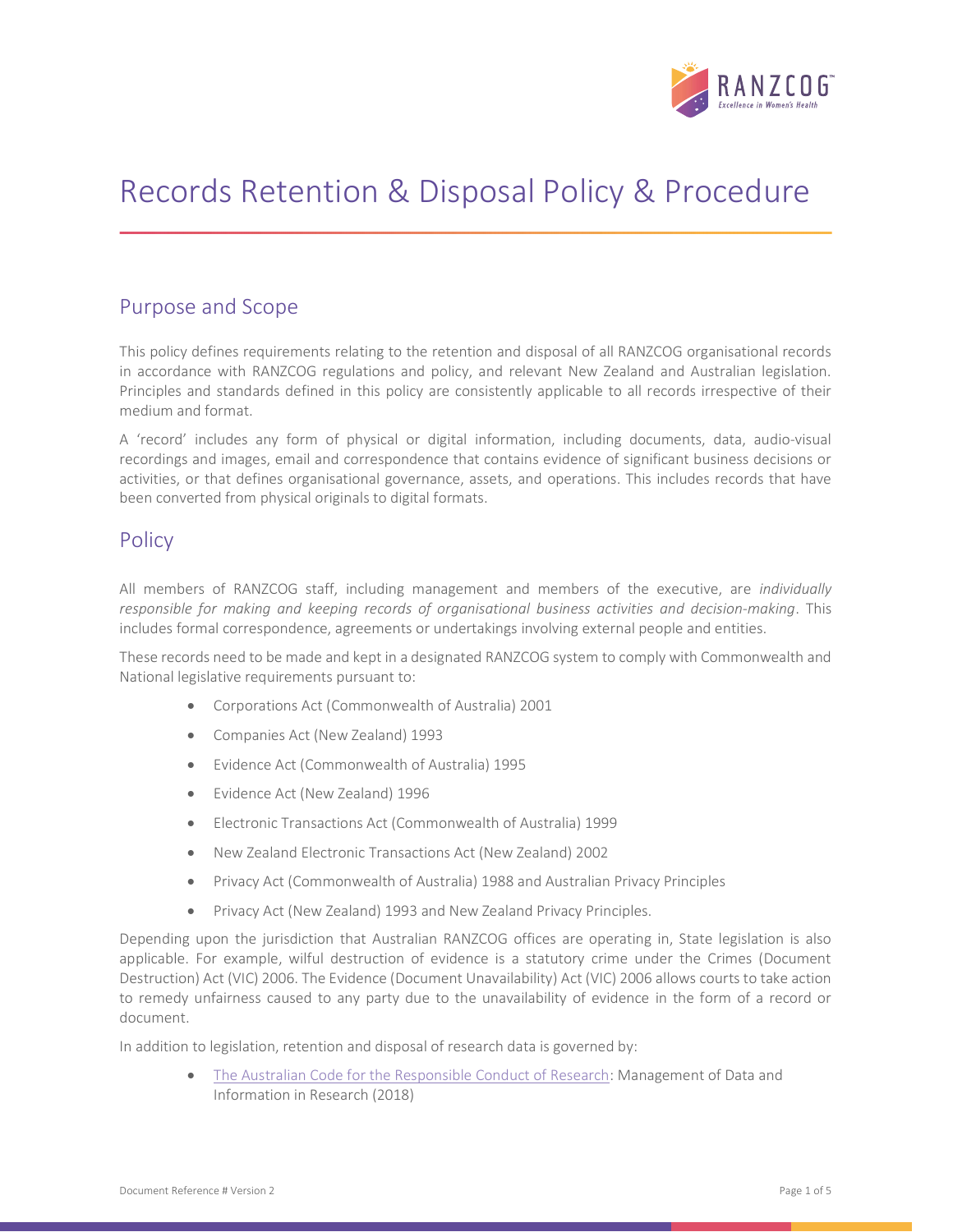

 Te Apārangi/Royal Society Code of Professional Standards and Ethics in Science, Technology, and the Humanities - Responsibilities and Standards, 8 (2019).

These codes require that data collected for research purposes is managed and retained according to conditions consented to by the research subject(s). These principles reflect the sensitive and private nature of some forms of information collected for medical research purposes.

## 1.1 Retention/Disposal Reference Guidelines

RANZCOG plays a significant advisory role in Public health in Australia and New Zealand, receives some forms of government funding, and increasingly shares information and data with government entities and stakeholders. To support good record-keeping practice that aligns with Public sector expectations, RANZCOG will refer to and apply standards and principles established under the Archives Act 1983 (Commonwealth of Australia), Public Records Act (Vic) 1973, Public Records Act (NZ) 2005 and Official Information Act (NZ) 1982.

While not directly subject to Public sector legislation, RANZCOG will apply the following standards to inform RANZCOG's retention and disposal actions:

- Commonwealth of Australia AFDA (Administrative Functions Disposal Authority)
- Public Record Office Victoria Retention and Disposal Authority for Common Administrative Records
- New Zealand Archives General Disposal Authority 6 (Common Corporate Service Public Records).

These standards require that records be retained for a specified period after the last action, use or reference based on the record has concluded. See section 1.3 below for further definition of retention periods. Digitisation and Destruction of Records

Original source records that have been digitized may be destroyed in accordance with the Contract and Commercial Law Act (NZ) 2017 and Evidence Act (Commonwealth of Australia) 1995 on the condition that the integrity of the digitization process is verifiable. At minimum, the digital copy must capture the complete document, including text, figures (tables, charts etc.) and graphics, to the same standard of legibility as the original. Digitization actions that are applied to a large volume of records, or records that need to be retained permanently (see section 1.3 below), must be managed in line with Public sector records management practice. The following standards will be used to guide digitization of RANZCOG source records in Australia and New Zealand:

- National Archives of Australia Preservation and Digitisation Standard
- New Zealand Archives Destruction of Source Information Guideline.

## 1.2 Retention/Disposal Principles

The following principles apply to retention and disposal of RANZCOG records.

#### Permanent Retention

- Records that hold enduring cultural or historical significance for RANZCOG and its membership will be retained and managed permanently in their original form unless digitization and disposal of physical originals is authorised by the CEO.
- Records that contain information of enduring Public or social interest, and/or provide evidence of significant RANZCOG contributions to the advancement of medical research, public health advice and women's health programs, education, professional knowledge and practice, will be retained and managed permanently in their original form, or as a reliable and permanent digital copy.
- Records that define RANZCOG's overall organisational planning, governance and/or accountability, such as master copies of records that define the constitution, regulations and organisational policy frameworks, activities and decisions of the Board, Council, Executive Leadership Team and Standing Committees, annual reports and consolidated annual financial statements, and RANZCOG strategic plans, and risk and asset registers, will be retained and managed permanently in their original form, or as a reliable and permanent digital copy.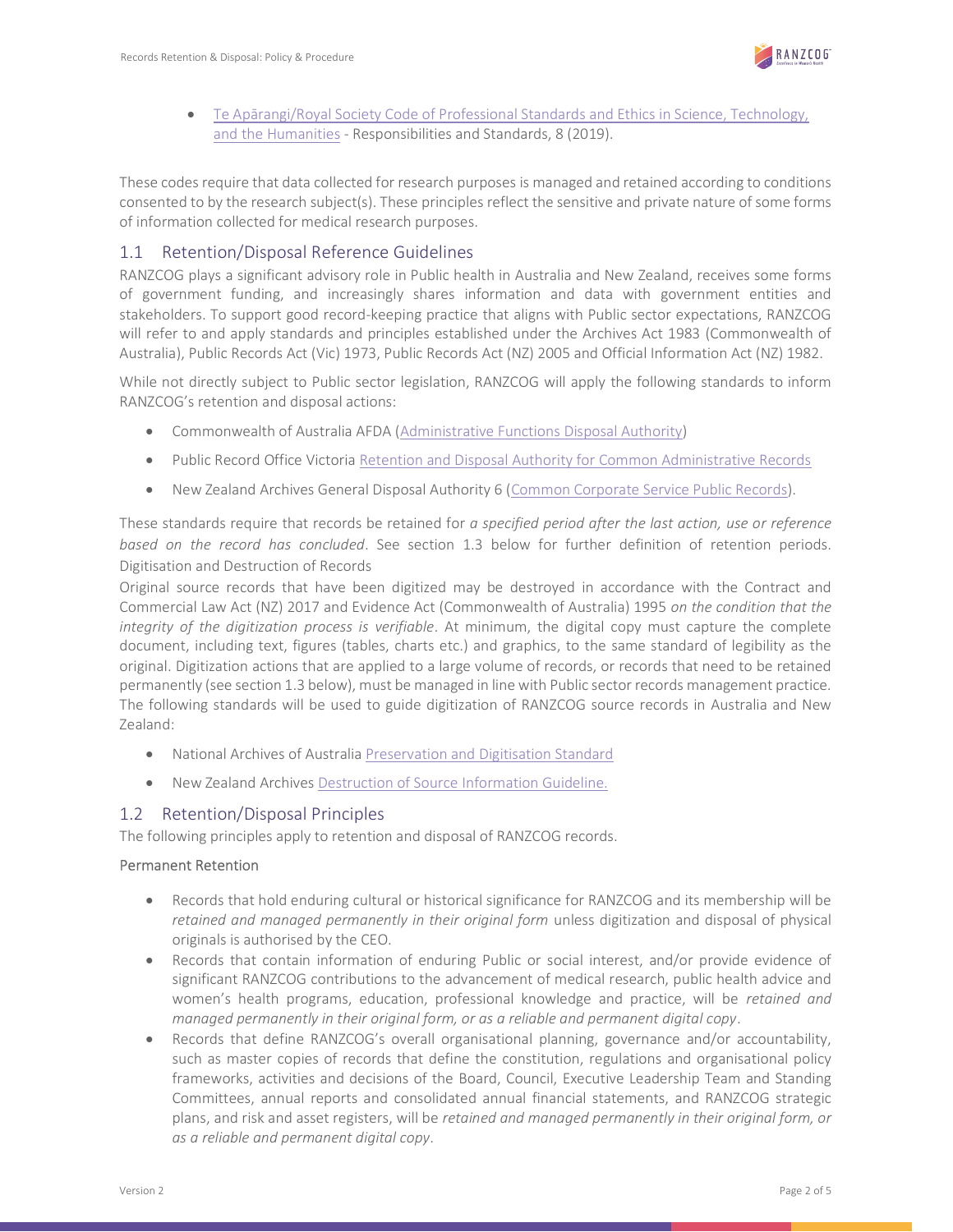

- Aggregated summary records relating to member and trainee histories, including all research and educational activities and attainments, will be retained permanently in a digital format.
- Aggregated summary records relating to employee histories, including role(s), position description, and period of employment, will be retained permanently in a digital format.

#### Retention of Records containing Personal and Private Information

 Records containing private information or data will be collected and retained in accordance with applicable Australian Privacy Principles and/or New Zealand Privacy Principles – i.e. only with consent, and for the purpose and period of time that it was originally collected, unless extended consent is obtained.

#### Common Administrative Records Retention

- All forms of record that relate to common administrative functions (e.g. contracts and agreements, audit and investigation records, internal project records, general communications, general HR administrative records, financial administration, ICT and asset management records, health and safety records) will be retained in accordance with the standards defined in section 1.1.
- These standards generally require that administrative records be retained in a digital format for at least 7 years after the last action, use or reference based on the record has concluded.

#### Temporary or Ephemeral Records

- Records of a facilitative or transitory nature may be destroyed when reference ceases: this includes records created to facilitate assessment, evaluation and viewing of recording for verbal feedback (for all RANZCOG oral examinations) procedures whose reference ceases upon reaching an outcome unless a special consideration is initiated within timeframes specified in RANZCOG Exceptional Circumstance, Special Consideration and Reconsideration Policy and Procedure and RANZCOG Recording of Assessments Policy.
- Unless they relate to records of a permanent nature (e.g. formulation of RANZCOG constitution, RANZCOG policy framework, annual reports etc. - see above), superseded versions of records can be destroyed when reference ceases.
- Personal working drafts, copies and duplicates, and routine internal communications with short-term personal or team-based relevance, may be destroyed when reference ceases.

#### 1.3 Retention & Disposal – Application of the Policy in Practice

The following principles apply to the application of this policy in practice:

- All retention and disposal actions must comply with RANZCOG regulations and policy governing specific RANZCOG services and functions.
- Where more than one retention principle or guideline applies to a record, the longer retention period will be applied.
- The policy may be used and applied by all staff: however, any questions of policy interpretation that arise should be referred to the relevant Director before any disposal action is initiated.
- The policy will be supported through the design and administration of RANZCOG business systems where possible.
- Third party service providers that create, manage and/or retain records on behalf of RANZCOG will be required to conform with this policy through relevant contracts and service agreements.

## 1.4 Retention & Disposal – Decision Support

The following process should be applied to support retention and disposal decision-making by staff.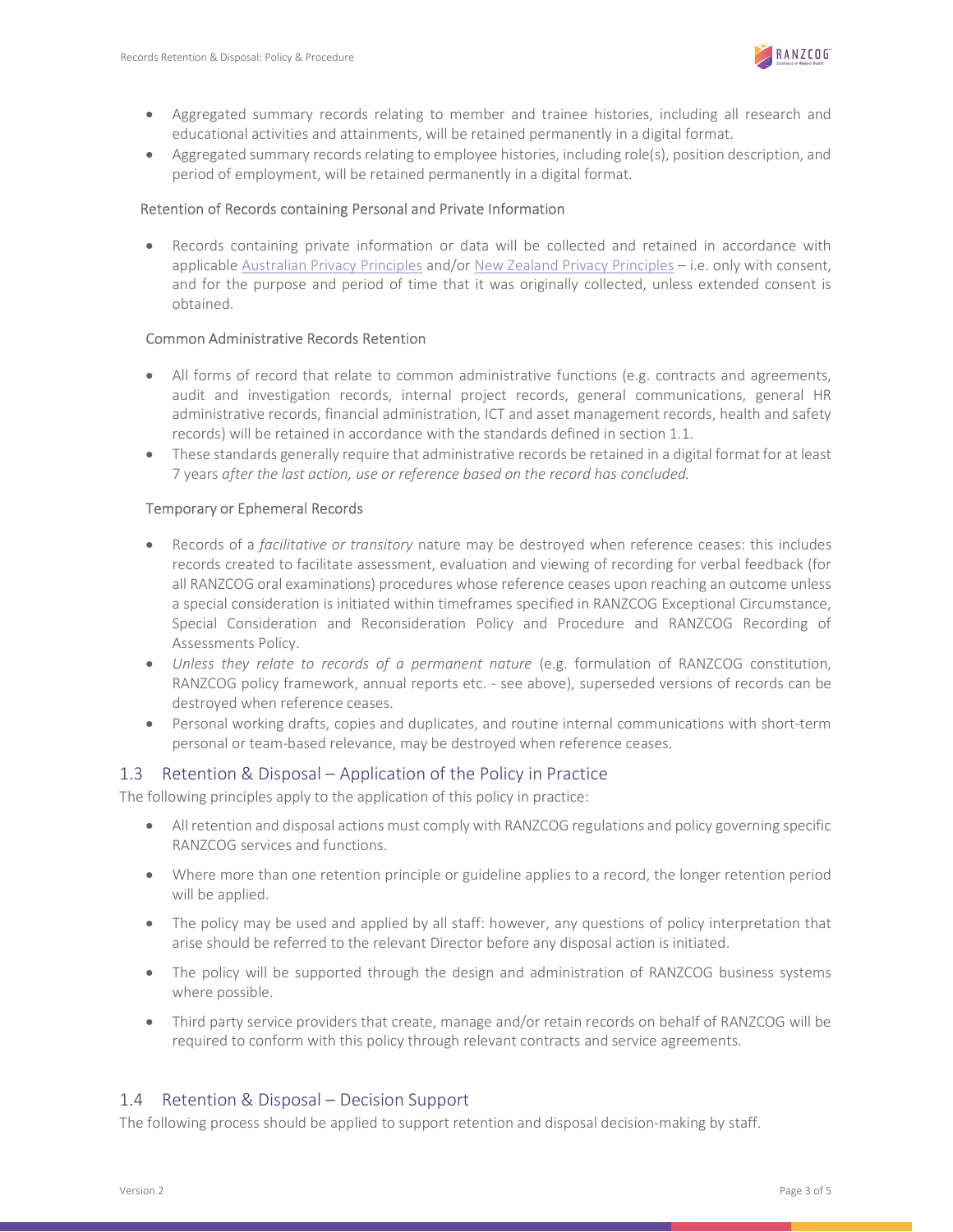

Further advice must be sought from the relevant Director and/or the Governance Team prior to destruction or deletion of records collections where the appropriate retention and disposal action remains ambiguous or unclear.



# Related RANZCOG Documents

Records containing personal and private information must be managed in accordance with the RANZCOG Privacy Policy and Procedure.